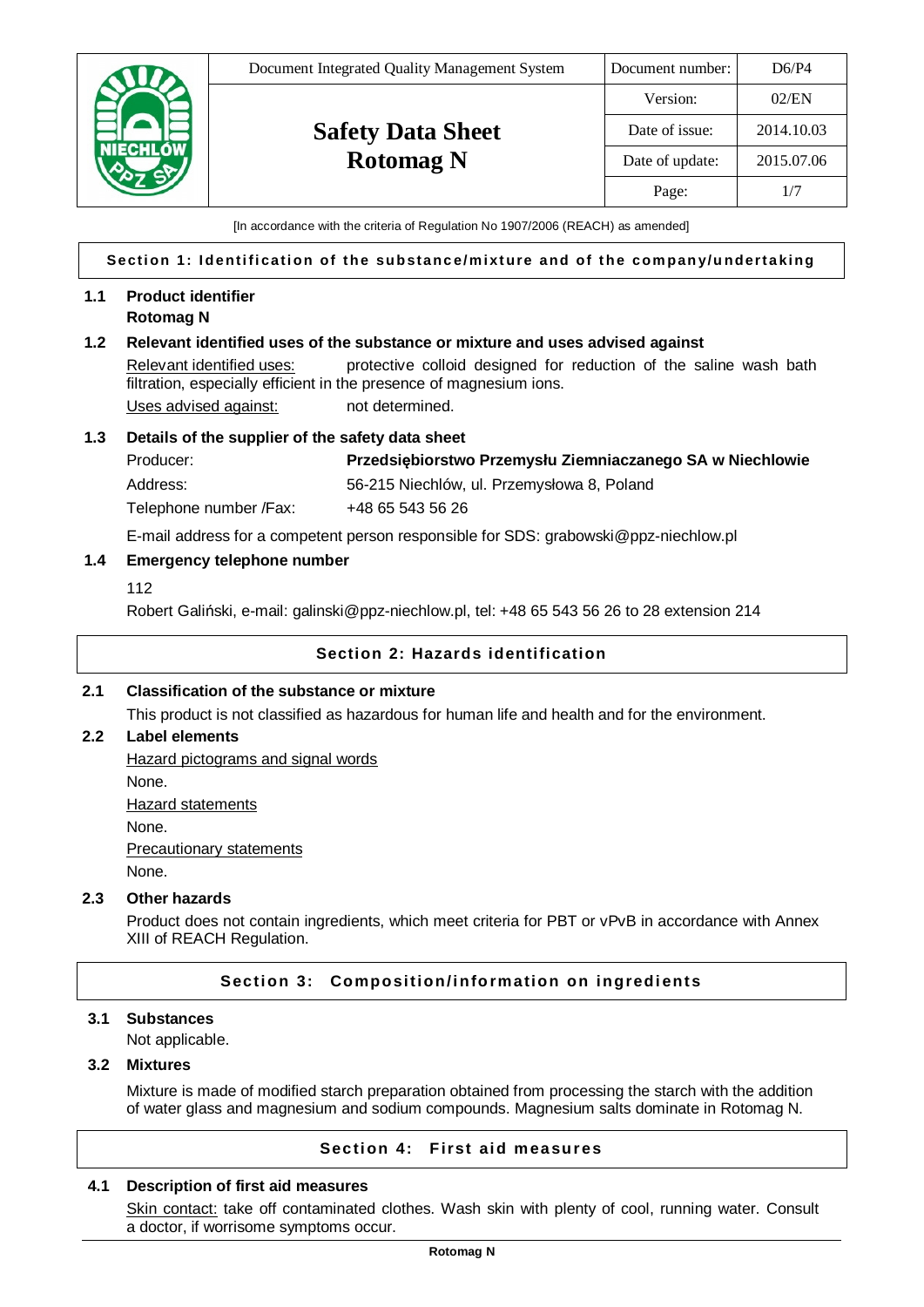| <b>ECHLÓW</b> | Document Integrated Quality Management System | Document number: | D6/P4      |
|---------------|-----------------------------------------------|------------------|------------|
|               |                                               | Version:         | 02/EN      |
|               | <b>Safety Data Sheet</b>                      | Date of issue:   | 2014.10.03 |
|               | <b>Rotomag N</b>                              | Date of update:  | 2015.07.06 |
|               |                                               | Page:            | 2/7        |

Eye contact: remove any contact lenses. Immediately wash out an eye with plenty of water with the eyelid hold wide open, for at least 15 min. Protect not irritated eye. Consult a doctor, if worrisome symptoms occur.

Ingestion: rinse mouth with water. Consult a doctor, if worrisome symptoms occur.

Inhalation: remove to fresh air. Keep warm and calm. Consult a doctor, if worrisome symptoms occur.

## **4.2 Most import ant symptoms and effects, both acute and delayed**

Eye contact: mechanical irritation, redness, tearing.

Skin contact: dryness and redness in case of prolonged exposure.

Inhalation: adverse health effects are not expected.

Ingestion: adverse health effects are not expected.

## **4.3 Indication of any immediate medical attention and special treatment needed**

Physician makes a decision regarding further medical treatment after thoroughly examination of the injured. Treat symptomatically.

## **Section 5: Firefighting measures**

## **5.1 Extinguishing media**

Suitable extinguishing media: water, extinguishing powders, foam, carbon dioxide. Use extinguishing media appropriate to the burning materials in the surroundings.

Unsuitable extinguishing media: water jet – risk of the propagation of the flame.

## **5.2 Special hazards arising from the substance or mixture**

May produce toxic fumes, vapours and gases of carbon oxides if burning. Do not inhale combustion products – they can be dangerous for health.

#### **5.3 Advice for firefighters**

Personal protection typical in case of fire. Do not stay in the fire zone without self-contained breathing apparatus and protective clothing resistant to chemicals.

## **Section 6: Accidental release measures**

## **6.1 Personal precautions, protective equipment and emergency procedures**

Limit the access for the outsiders into the breakdown area, until the suitable cleaning operations are completed. In case of large spills, isolate the affected area. Ensure adequate ventilation. Wear adequate personal protective equipment. Avoid skin and eyes contamination.

#### **6.2 Environmental precautions**

In case of release of large amounts of the product, it is necessary to take appropriate steps to prevent it from spreading into the environment. Notify relevant emergency services.

## **6.3 Methods and material for containment and cleaning up**

Collect machanically and treat it as a waste. Clean contaminated surface.

## **6.4 Reference to other sections**

Appropriate conduct with product wastes – section 13.

Appropriate personal protective equipment – section 8.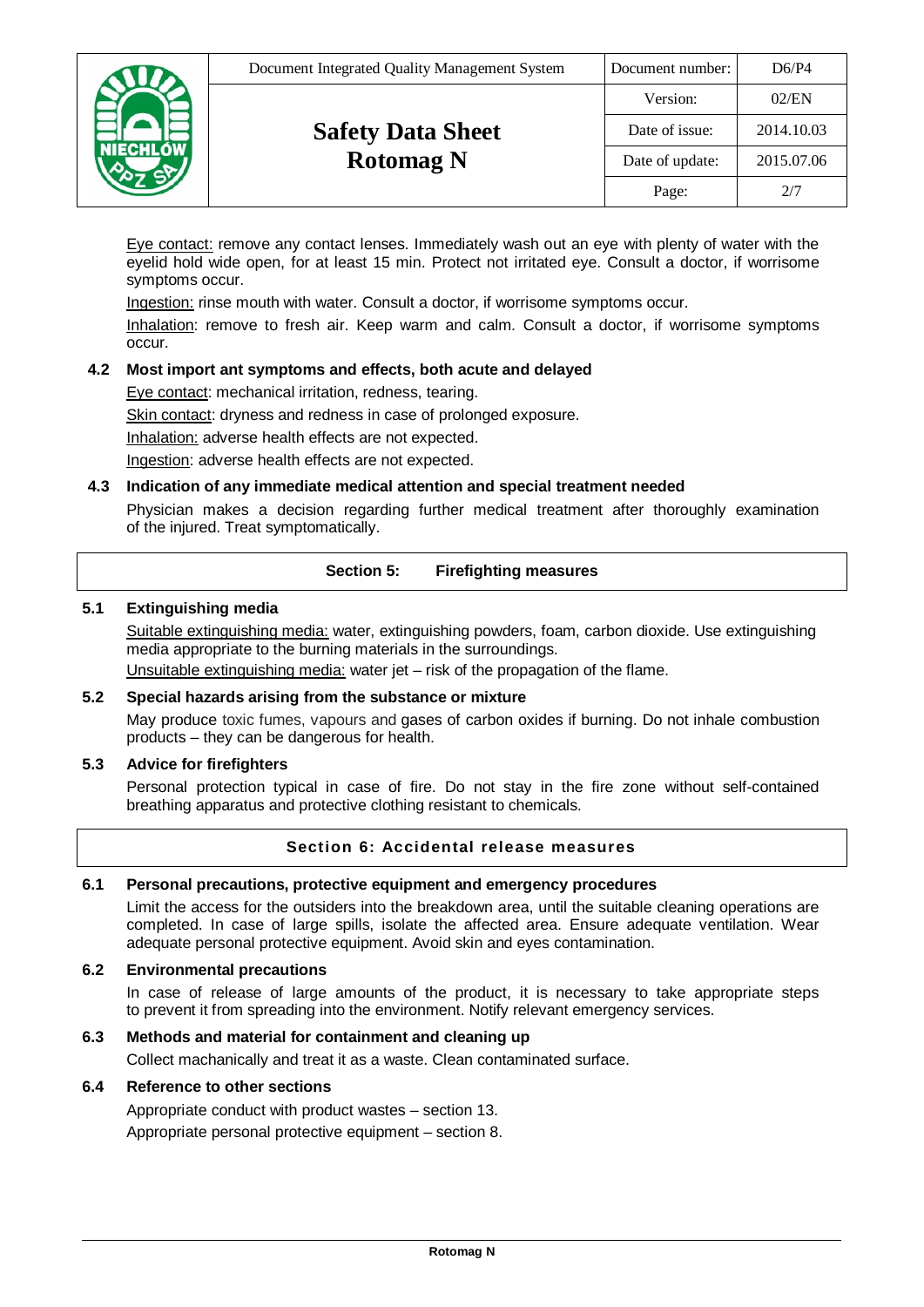

# **Section 7: Handling and storage**

## **7.1 Precautions for safe handling**

Handle in accordance with good occupational hygiene and safety practices. Avoid skin and eyes contamination. Ensure adequate ventilation. Wash hands before break and after work. Keep unused containers closed tightly. Use as directed.

#### **7.2 Conditions for safe storage, including any incompatibilities**

Keep only in original, tightly closed containers, in cool, dry and well-ventilated place. Keep away from foodstuffs and animal feed. Protect from water and humidity.

## **7.3 Specific end use(s)**

No information about uses other than mentioned in subsection 1.2.

## **Section 8: Exposure controls/personal protection**

## **8.1 Control parameters**

For substances contained in the product are not defined any occupational exposure limit values at working place in Community. Please check any national occupational exposure limit values in your country (Legal Basis: Commission directive 2000/39/EC.).

## **8.2 Exposure controls**

Use the product in accordance with good occupational hygiene and safety practices. When handlings do not eat, drink or smoke. Before break and after work wash hands. Provide effective local ventilation at the workplace. Avoid contact with eye.

#### Hand and body protection

Gloves and protective clothing are recommended in case of prolonged contact.

#### Eye protection

Safety glasses are recommended in case of prolonged contact.

#### Respiratory protection

Not required if adequate ventilation is ensured.

Personal protective equipment must meet requirements of directive 89/686/CE. Employer is obliged to ensure equipment adequate to activities carried out, with quality demands, cleaning and maintenance.

## Environmental exposure controls

Avoid release to the environment, do not enter the sewage system. Any emissions from ventilation or work process equipment should be checked to ensure they comply with the requirements of environmental protection legislation.

#### **Section 9: Physical and chemical properties**

#### **9.1 Information on basic physical and chemical properties**

| physical state/form:                     | solid/small flakes |
|------------------------------------------|--------------------|
| colour:                                  | cream              |
| odour:                                   | odourless          |
| odour threshold:                         | not determined     |
| pH (solution):                           | $9 - 10$           |
| melting point/freezing point:            | not determined     |
| initial boiling point and boiling range: | not applicable     |
| flash point:                             | not applicable     |
| evaporation rate:                        | not applicable     |
| flammability (solid, gas):               | non-inflammable    |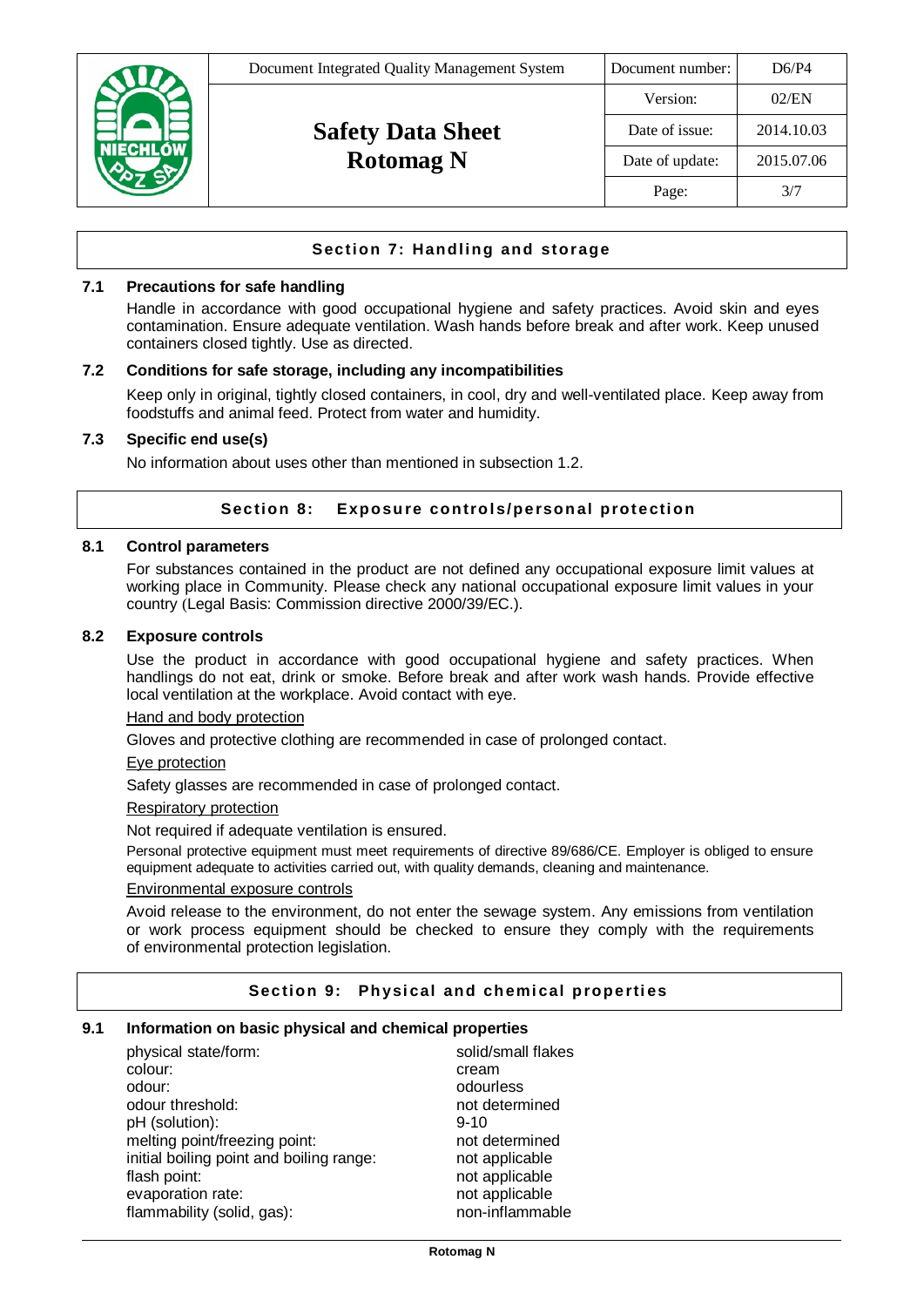|                 | Document Integrated Quality Management System | Document number: | D6/P4      |
|-----------------|-----------------------------------------------|------------------|------------|
|                 |                                               | Version:         | 02/EN      |
|                 | <b>Safety Data Sheet</b>                      | Date of issue:   | 2014.10.03 |
| <b>NIECHLÓW</b> | <b>Rotomag N</b>                              | Date of update:  | 2015.07.06 |
|                 |                                               | Page:            | 4/7        |

|     | upper/lower flammability or explosive limits:<br>vapour pressure:<br>vapour density:<br>density:<br>solubility(ies):<br>partition coefficient: n-octanol/water:<br>auto-ignition temperature:<br>decomposition temperature:<br>explosive properties:<br>oxidising properties:<br>viscosity (solution): | not determined<br>not determined<br>not determined<br>not determined<br>soluble in cold water<br>not determined<br>not determined<br>not determined<br>not display<br>not display<br>not determined |
|-----|--------------------------------------------------------------------------------------------------------------------------------------------------------------------------------------------------------------------------------------------------------------------------------------------------------|-----------------------------------------------------------------------------------------------------------------------------------------------------------------------------------------------------|
| 9.2 | <b>Other information</b><br>humidity:                                                                                                                                                                                                                                                                  | max. 10%                                                                                                                                                                                            |

thermal resistance:  $+ 120^{\circ}$ C

# **Section 10: Stability and reactivity**

## **10.1 Reactivity**

The product does not polymerize, see also 10.3-10.5.

# **10.2 Chemical stability**

The product is stable under normal conditions.

#### **10.3 Possibility of hazardous reactions**

Hazardous reactions are not known.

#### **10.4 Conditions to avoid**

Avoid moisture.

#### **10.5 Incompatible materials**

Water.

## **10.6 Hazardous decomposition products**

Not known.

## **Section 11: Toxicological information**

#### **11.1 Information on toxicological effects**

Information regarding acute and/or delayed results of the exposure was defined on the basis of the information on product's classification and/or toxicological studies as well as the experience and knowledge of the manufacturer.

Acute toxicity

Based on available data, the classification criteria are not met.

Skin corrosion/irritation

Based on available data, the classification criteria are not met.

Serious eye damage/irritation

Based on available data, the classification criteria are not met.

Respiratory or skin sensitization

Based on available data, the classification criteria are not met.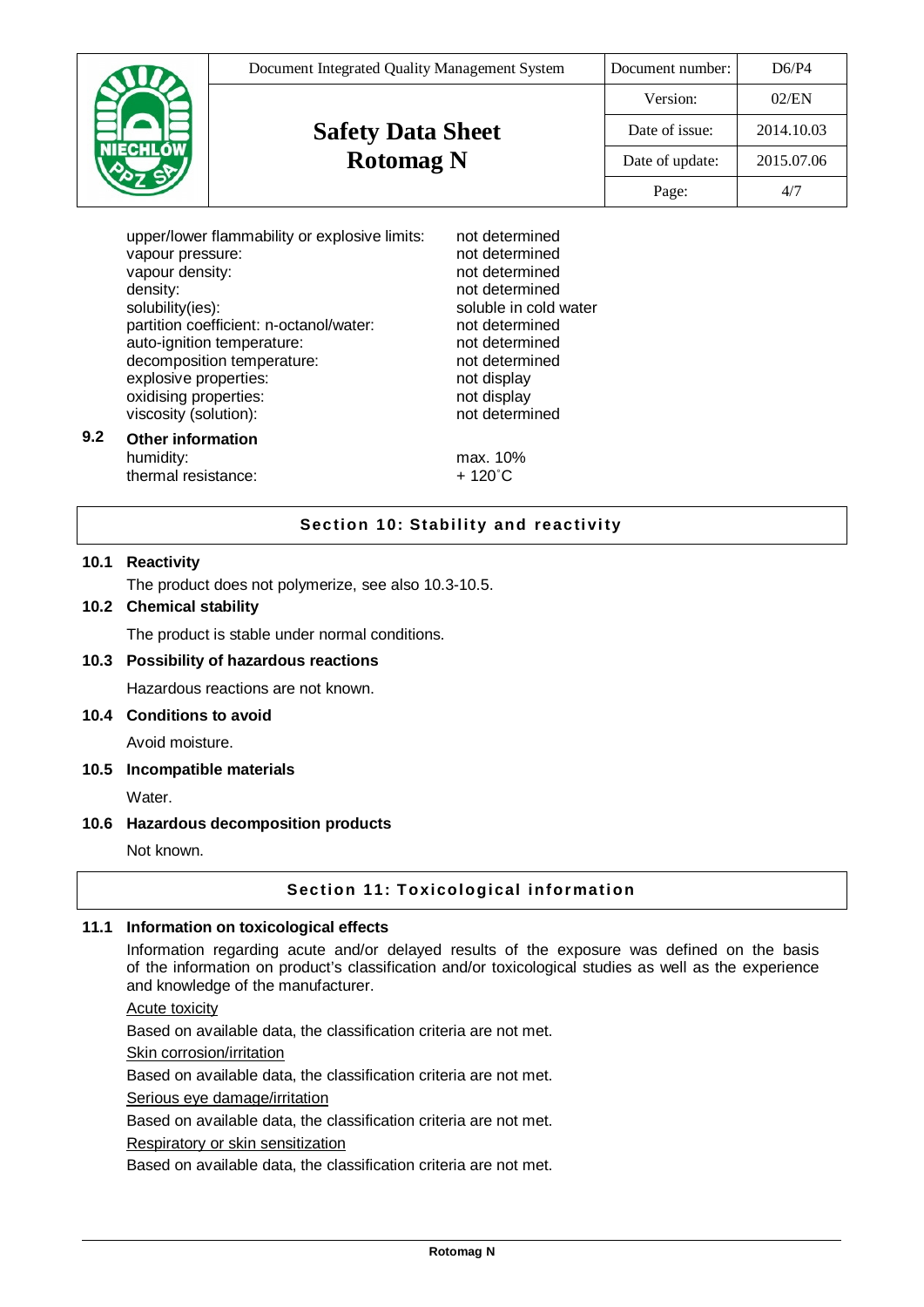|  | Document Integrated Quality Management System | Document number: | D6/P4      |
|--|-----------------------------------------------|------------------|------------|
|  |                                               | Version:         | 02/EN      |
|  | <b>Safety Data Sheet</b>                      | Date of issue:   | 2014.10.03 |
|  | <b>Rotomag N</b>                              | Date of update:  | 2015.07.06 |
|  |                                               | Page:            | 5/7        |

Germ cell mutagenicity Based on available data, the classification criteria are not met. **Carcinogenicity** Based on available data, the classification criteria are not met. Reproductive toxicity Based on available data, the classification criteria are not met. STOT-single exposure Based on available data, the classification criteria are not met. STOT-repeated exposure Based on available data, the classification criteria are not met. Aspiration hazard

Based on available data, the classification criteria are not met.

# **Section 12: Ecological information**

## **12.1 Toxicity**

Product is not classified as hazardous for the environment.

## **12.2 Persistence and degradability**

Product is easily biodegradable.

#### **12.3 Bioaccumulative potential**

Bioaccumulation is not expected.

#### **12.4 Mobility in soil**

Mobility of components of the mixture depends on the hydrophilic and hydrophobic properties and biotic and abiotic conditions of soil, including its structure, climatic conditions, seasons and soil organisms.

#### **12.5 Results of PBT and vPvB assessment**

Not applicable.

## **12.6 Other adverse effects**

Product is not classified as hazardous to the ozone layer. Consider other harmful effects of individual components of the mixture on the environment (eg, endocrine disrupting potential, global warming potential).

## **Section 13: Disposal considerations**

# **13.1 Waste treatment methods**

Disposal methods for the product: disposal in accordance with the local legislation. Store product wastes in original containers. Recycling is preferable. Waste code should be given at the place of manufacture.

Disposal methods for used packing: reuse/recycling/liquidation of empty containers should be carried out in accordance with the local legislation. Only completely emptied packaging can be recycled. Legal basis: Directive 2008/98/EC, 94/62/EC.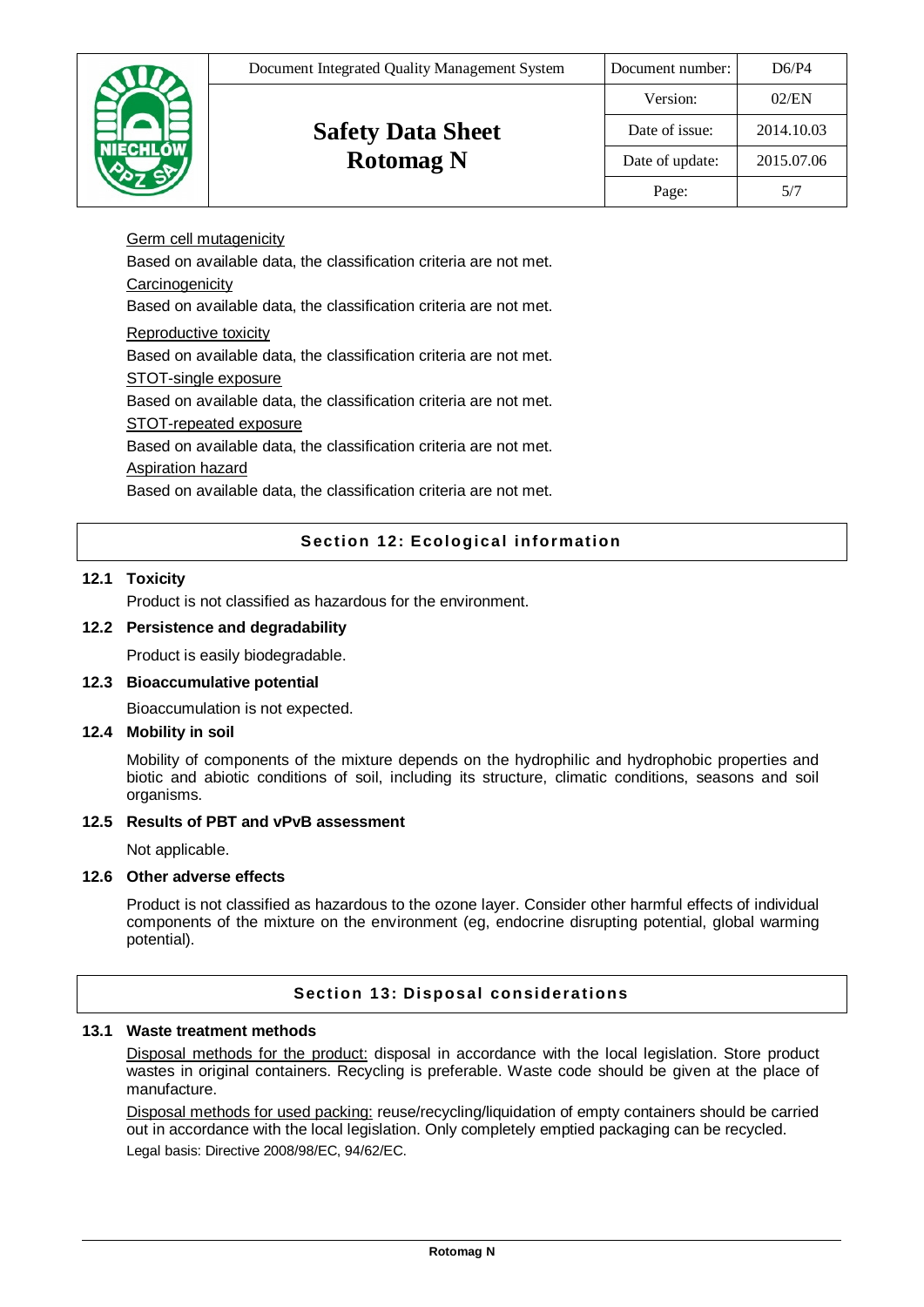| <b>NIECHLÓW</b> | Document Integrated Quality Management System | Document number: | D6/P4      |
|-----------------|-----------------------------------------------|------------------|------------|
|                 | <b>Safety Data Sheet</b><br><b>Rotomag N</b>  | Version:         | 02/EN      |
|                 |                                               | Date of issue:   | 2014.10.03 |
|                 |                                               | Date of update:  | 2015.07.06 |
|                 |                                               | Page:            | 6/7        |

# **Section 14: Transport information**

## **14.1 UN number**

Not applicable, product is not classified as dangerous during transport.

- **14.2 UN proper shipping name**  Not applicable.
- **14.3 Transport hazard class(es)**  Not applicable.
- **14.4 Packing group**  Not applicable.
- **14.5 Environmental hazards**  Not applicable.
- **14.6 Special precautions for user**  Not required.

## **14.7 Transport in bulk according to Annex II of MARPOL and the IBC Code**

Not applicable.

## **Section 15: Regulatory information**

**15.1 Safety, health and environmental regulations/legislation specific for the substance or mixture** 

**Regulation (EC) No 1907/2006** of the European Parliament and of the Council of 18 December 2006 concerning the Registration, Evaluation, Authorization and Restriction of Chemicals (REACH), establishing a European Chemicals Agency, amending Directive 1999/45/EC and repealing Council Regulation (EEC) No 793/93 and Commission Regulation (EC) No 1488/94 as well as Council Directive 76/769/EEC and Commission Directives 91/155/EEC, 93/67/EEC, 93/105/EC and 2000/21/EC as amended.

**Regulation (EC) No 1272/2008** of the European Parliament and of the Council of 16 December 2008 on classification, labelling and packaging of substances and mixtures, amending and repealing Directives 67/548/EEC and 1999/45/EC, and amending Regulation (EC) No 1907/2006 (Text with EEA relevance) as amended.

**Comission Regulation (EU) 2015/830** of 28 May 2015 amending Regulation (EC) No 1907/2006 of the European Parliament and of the Council on the Registration, Evaluation, Authorisation and Restriction of Chemicals (REACH).

**Directive 2008/98/EC** of the European Parliament and of the Council of 19 November 2008 on waste and repealing certain Directives.

**European Parliament and Council Directive 94/62/EC** of 20 December 1994 on packaging and packaging waste.

**Commission Directive 2000/39/EC** of 8 June 2000 establishing a first list of indicative occupational exposure limit values in implementation of Council Directive 98/24/EC on the protection of the health and safety of workers from the risks related to chemical agents at work.

#### **15.2 Chemical safety assessment**

Chemical safety assessment for mixture is not obligatory.

# **Section 16: Other information**

Clarification of aberrations and acronyms

| <b>PBT</b> | Persistent, Bioaccumulative and Toxic substance |
|------------|-------------------------------------------------|
| vPvB       | very Persistent, very Bioaccumulative substance |

**Trainings** 

Before commencing working with the product, the user should learn the Health & Safety regulations, regarding handling chemicals, and in particular, undergo a proper workplace training.